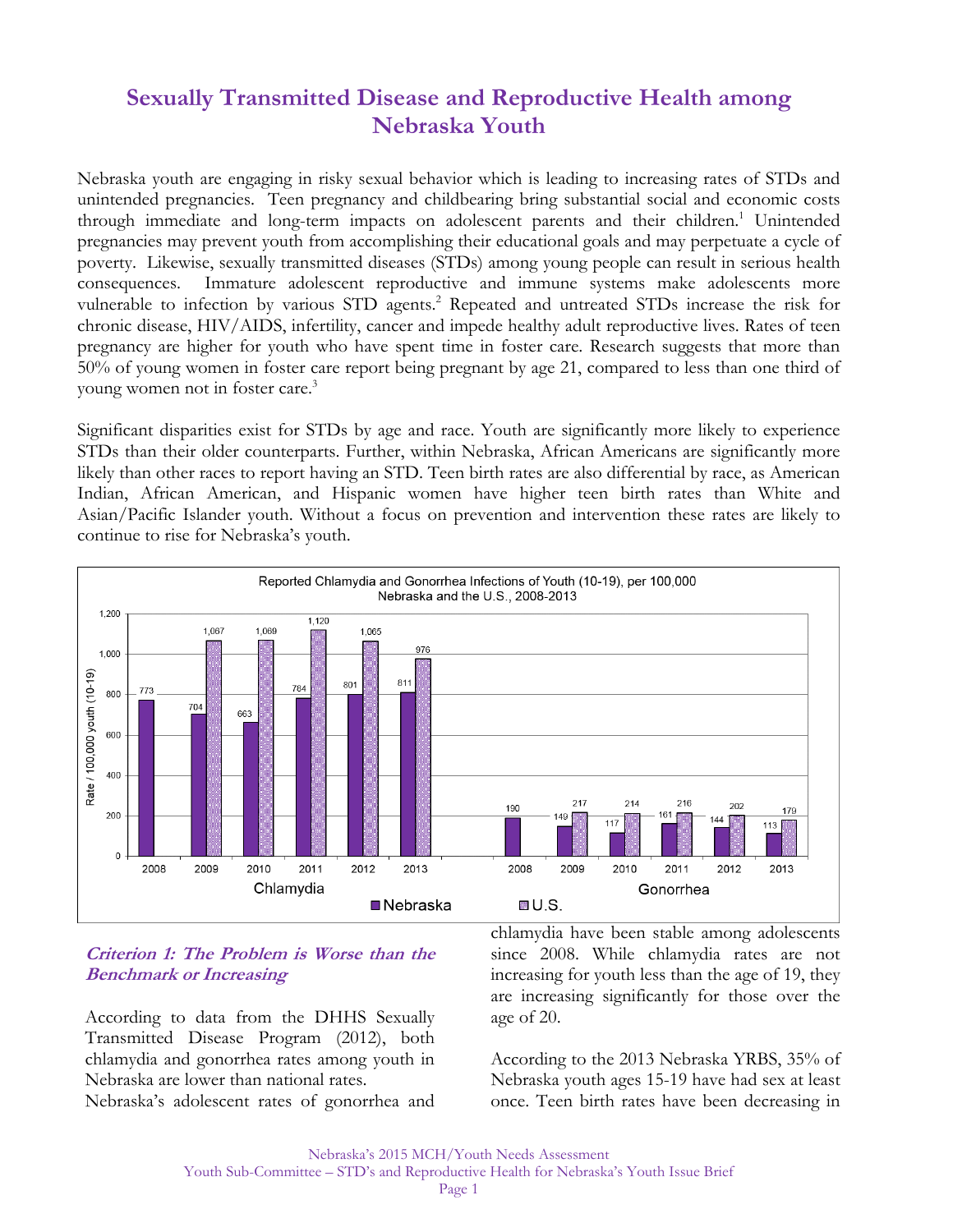the past five years. Nebraska's teen birth rate was 26.8 per 1,000 women ages 15-19 (Vital Records data, 2012). In 2012 there were 1,688 teen births in Nebraska (Vital Records data, 2012). According to Nebraska PRAMS data, in 2011, 75% of pregnancies among Nebraska adolescent mothers (<20) were unintended. Thus, only 25% of pregnancies were intended.

#### **Criterion 2: Disparities Exist Related to Health Outcomes**

There is strong evidence of long-standing and historical inequities resulting in documented disparities in youth outcomes related to reproductive health.

In Nebraska, African American, American Indian, and Hispanic youth are more likely to become teen mothers than White and Asian/Pacific Islander youth (National Center for Health Statistics, 2012). See the table below for teen birth rates for each race/ethnicity.



According to Nebraska PRAMS, unintended pregnancy among adolescent mothers (<20) was 75% compared to 39.2% for all women who had a live birth in 2011. Of the adolescent mothers not intending pregnancy, 85% reported wanting to be pregnant later, and 15% reported not wanting to be pregnant any time in the future.

Adolescents and young adults have a higher rates of sexually transmitted diseases (STDs) than adults. The highest reported rates of STDs are found among young people aged 15-19 and 20-24.4 This is also true for racial and ethnic minority youth populations.<sup>5</sup> As shown in the table below, African-American youth have rates of chlamydia and gonorrhea that are significantly higher than any other racial/ethnic group in Nebraska and than the overall state average. American Indian and Hispanic youth have higher rates of chlamydia and gonorrhea than White and Asian/Pacific Islander youth but these numbers remain below the state average.



Youth that spend time in the foster care system often are exposed to more risk factors than youth that are not in the foster care system. Some of these risk factors include chaotic or abusive homes, family turbulence while in care, and engagement in problem behaviors. These risk factors increase the likelihood that youth experience early sexual initiation and risky sexual relationships and behaviors. By age 21, almost 50% of young men in foster care report having gotten a female partner pregnant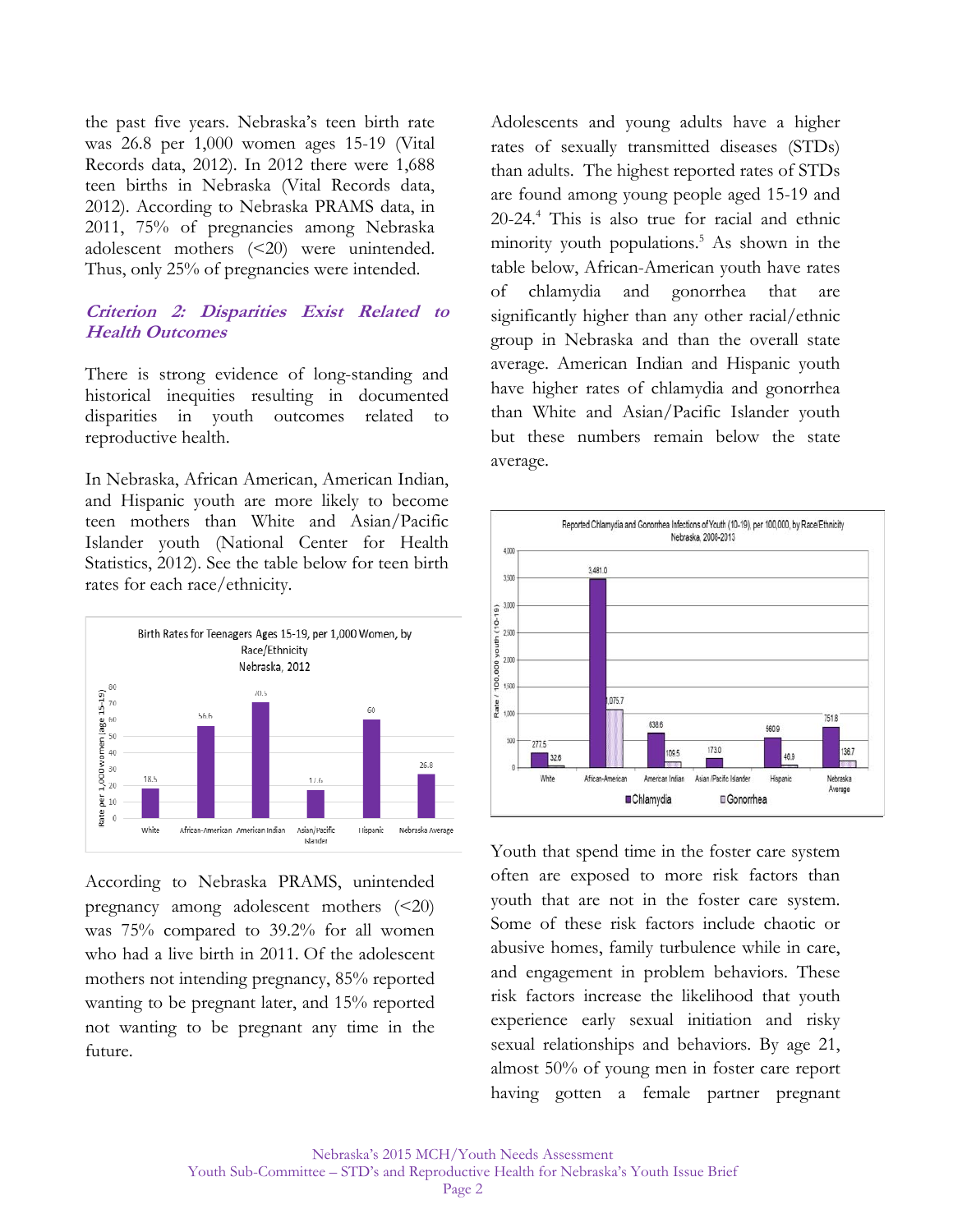compared to 19% of young men not in foster care.<sup>6</sup>

## **Criterion 3:****Strategies Exist to Address the Problem / An Effective Intervention is Available**

Strategies exist to address the broad spectrum of high-risk sexual activity among youth that contribute to unintended pregnancies and sexually transmitted diseases. These strategies favorably impact rates of STDs and unintended pregnancy.<sup>7</sup>

Over 30 evidence based programs exist that target teen pregnancy prevention.<sup>8</sup> Many include objectives to increase sexuality education, delay sexual initiation, reduce recent sexual activity, reduce the number of sexual partners, increase contraceptive use and consistency, decrease STD and HIV transmission, and reduce pregnancy and birth rates.

In addition to available programming, interventions can be chosen to tailor to the specific needs of target communities and populations. This data, along with the National Sexual Education Standards<sup>9</sup>, are available as resources in the development of comprehensive programs for youth.

High-risk or oncogenic HPVs (a type of STD) can cause cancer. At least a dozen high-risk HPV types have been identified. Two of these, HPV types 16 and 18, are responsible for the majority of HPV-caused cancers. The Food and Drug Administration has approved two HPV vaccines that are highly effective in preventing infections with HPV types 16 and 18.<sup>10</sup>

## **Criterion 4: Societal Capacity to Address the Problem**

Public and political will to address the problem is increasing both at the federal and local levels. The reality of the STD epidemic is gaining recognition as an issue in need of prevention.

Federal funding to address teen pregnancy and sexual responsibility is also available.

Across the state, communities recognize the need to address high rates of STDs among youth and there is momentum gaining strength to make positive change.

- o The Omaha Women's Fund has begun the Adolescent Health Project with a targeted approach to educating youth about the risks of STDs and how they can get tested and protect themselves.
- o Grand Island Public Schools has been working to adopt the National Sexual Education Standards.
- o Current HPV vaccination rate data (National Immunization Survey – Teen, 2013) indicate that within Nebraska, 41.5% of females and 19.7% of males age 13-17 have received all three shots in the HPV vaccination sequence, 55.3% of females and 26.4% of males have received two shots in the sequence, and 65.1% of females and 38.2% of males have received the first shot in the sequence. These numbers are higher than national numbers for each number of shots received.

Multiple local supports are in place to support the reproductive health of youth including:

- o University programs and/or health clinics including UNMC, UNO, UNK, UNL, Creighton, Wayne and Peru State.
- o Non-profit organizations across the state including Girls & Boys Clubs, Nebraska Children's Home Society, and crisis pregnancy centers.
- o Local/county level health departments providing on-site health clinics.
- o DHHS STD Program providing funding in clinical environments with free testing at 100 sites statewide. Additional referral services are available through local public health agencies.
- o Federally Qualified Health Centers including Charles Drew, One World Health Center, Peoples Health Clinic, Panhandle Community Services, Good Neighbor Community Health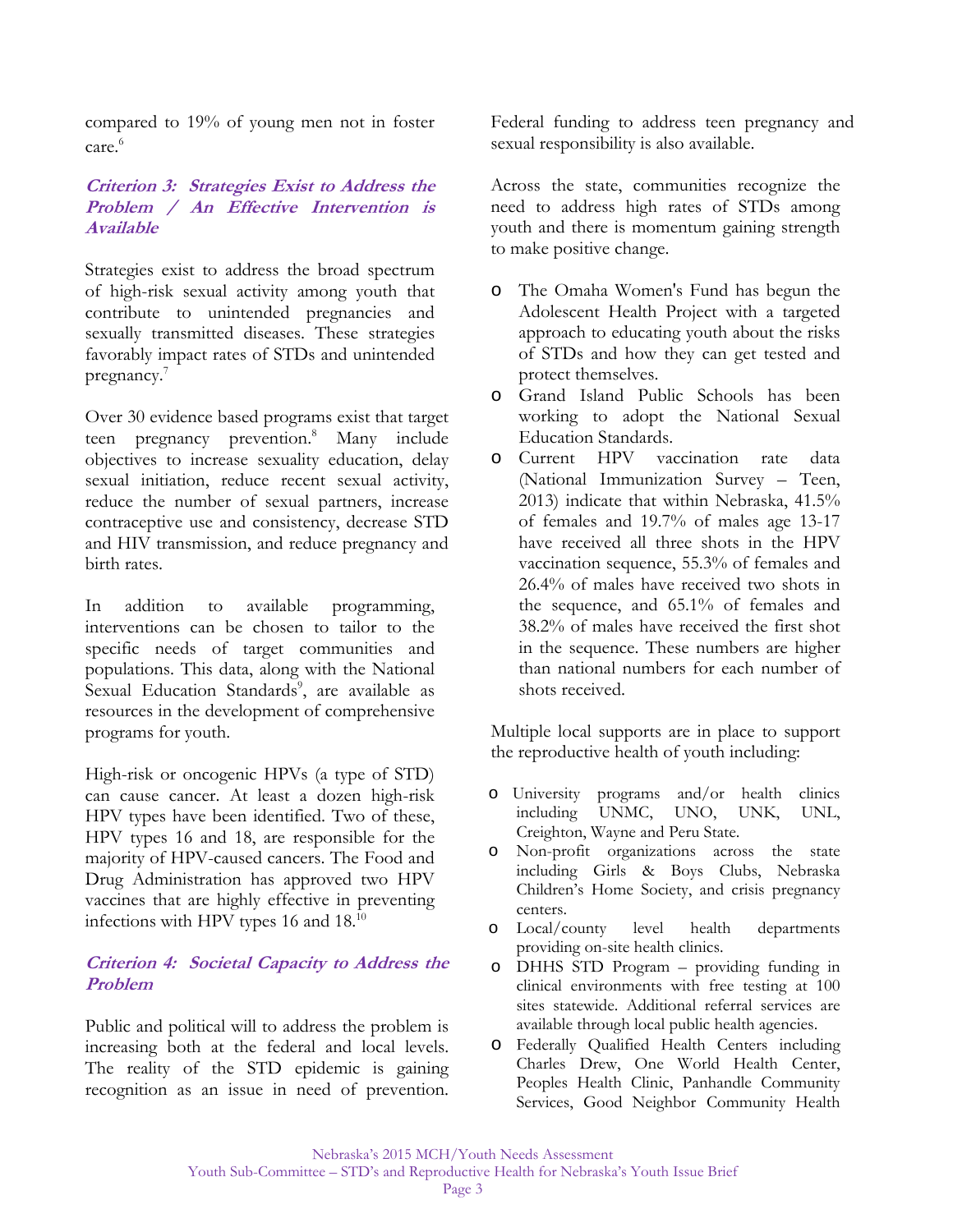Center, Norfolk Community Health Center.

- o Title X Family Planning clinics with 26 sites statewide.
- o Indian health services provided at various clinics in Nebraska – with examples being services provided at Fred LeRoy Health and Wellness Center in Omaha, Ponca Hills Health and Wellness Center in Norfolk, and the Carl T Curtis Health Education Center in Macy.

## **Criterion 5:****Severity of Consequences**

Untreated STDs can lead to pelvic inflammatory disease, ectopic pregnancy, infertility, and long-term pelvic/abdominal pain. Some STDs such as chlamydia and gonorrhea can be cured with medication. When taken properly, medication can stop the infection and decrease chances of fertility complications.

Other STDs, such as viral STDs like genital herpes, hepatitis B, hepatitis C or HIV cannot be cured, but medication and preventative measures can be utilized to reduce the risk and decrease lifelong medical complications. Youth infected with STDs are more likely to become infected with HIV, if exposed.<sup>11</sup> High-risk or oncogenic HPVs can cause cancer. At least a dozen high-risk HPV types have been identified. Two of these, HPV types 16 and 18, are responsible for the majority of HPV-caused cancers. For most STDs condom use can protect against the spread of STDs. The Food and Drug Administration has approved two HPV vaccines that are highly effective in preventing infections with HPV types 16 and 18.7

The Guttmacher Institute estimates that in 2006 Nebraska spent 92.3 million dollars on costs associated with unintended pregnancy (including \$55.1 million in federal dollars and  $$37.2$  million in state dollars).<sup>12</sup> These numbers include prenatal care, labor and delivery, postpartum care and one year of care for the infant.

Further, youth that experience unintended

pregnancies are less likely than their nonchildbearing counterparts to graduate from high school. Only 40% of teen girls who have a child before age 18 get a high school diploma and less than two percent of teen mothers graduate from college by age  $30<sup>13</sup>$  Reducing the teen birth rate and the unintended pregnancy rate will impact the educational achievement of these teens. Given the increasing importance placed on education with the U.S. economy, ensuring the reproductive health of teens – in part through the delay of childbearing – will likely increase the economic and social success of youth.

#### **References**

- 1. Center for Disease Control and Prevention. "Reproductive Health: Teen Pregnancy." June 25, 2014. Accessed on March 30, 2015. http://www.cdc.gov/TeenPregnancy/index .htm.
- 2. Jessica M. Sales and Ralph J. DiClemente. "Adolescent STI/HIV Prevention Programs: What Works for Teens?" ACT for Youth Center of Excellence Research Facts and Findings. May 2010. Accessed on March 30, 2015. http://www.actforyouth.net/resources/rf/r f\_sti\_0510.pdf.
- 3. Amy Dworsky and Mark E. Courtney. "The Risk of Teenage Pregnancy among Transitioning Foster Youth: Implications for Extending State Care beyond Age 18." *Children and Youth Services Review*, 32 (2010): 1351-1356.
- 4. Centers for Disease Control and Prevention. "Table 10. Chlamydia – Reported Cases and Rates per 100,000 Population by Age Group and Sex, United States, 2008-2012." January 7, 2014. Accessed March 25, 2015. http://www.cdc.gov/std/stats12/tables/10. htm.